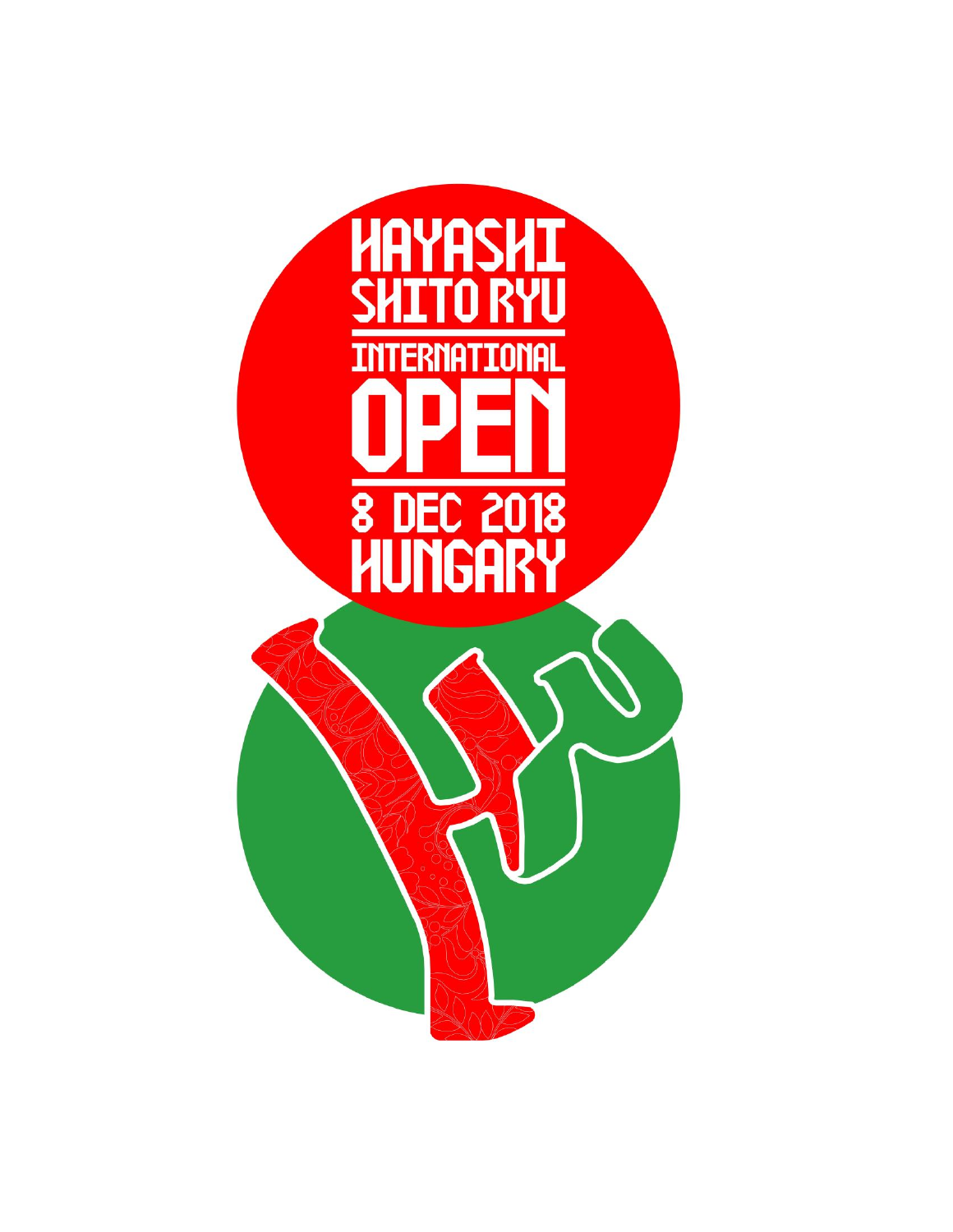

# **HAYASHI SHITO-RYU OPEN INTERNATIONAL KARATE CHAMPIONSHIPS**

Dear Sensei and Karate Athletes,

It is with great pleasure and enthusiasm that I would like to extend an invitation to the upcoming HAYASHI SHITO-RYU OPEN INTERNATIONAL KARATE CHAMPIONSHIPS. This International Championship will take place in Budapest, Hungary, December 7-9, 2018. The scope and level of the competitors promises to make this one of the most dynamic, exciting competitions in recent memory. Without a doubt, your presence will add dimension and quality to a forum of elite athletes testing and honing their skills. All levels and ages will have commensurate categories that promises a memory of a lifetime.

The competition will feature Kata and Kumite seminars held by well-known Senseis. Kata seminar will be taught by leading Sensei, Hanshi Julius Thiry, instructor of many international and World Karate Federation Kata medalists and former World Karate Federation Referee Committee Member.

A Kumite seminar will be instructed by Sensei Seiji Nishimura, two-time World Champion, and former Coach of the Japan National Karate Team.

The Referee commission will be Sensei Chuck Sweigart World Karate Federation Referee who will be assisted by other well-known World Karate Federation Referees.

I have attached information for your review and submission. If you are in need of assistance or facilitation, do not hesitate to use the contact email/information listed.

I look forward to meeting you personally in Budapest, Hungary as you take part in this premier event.

All the Best,

Dr. Janos Meszaros President Hungarian Karate Federation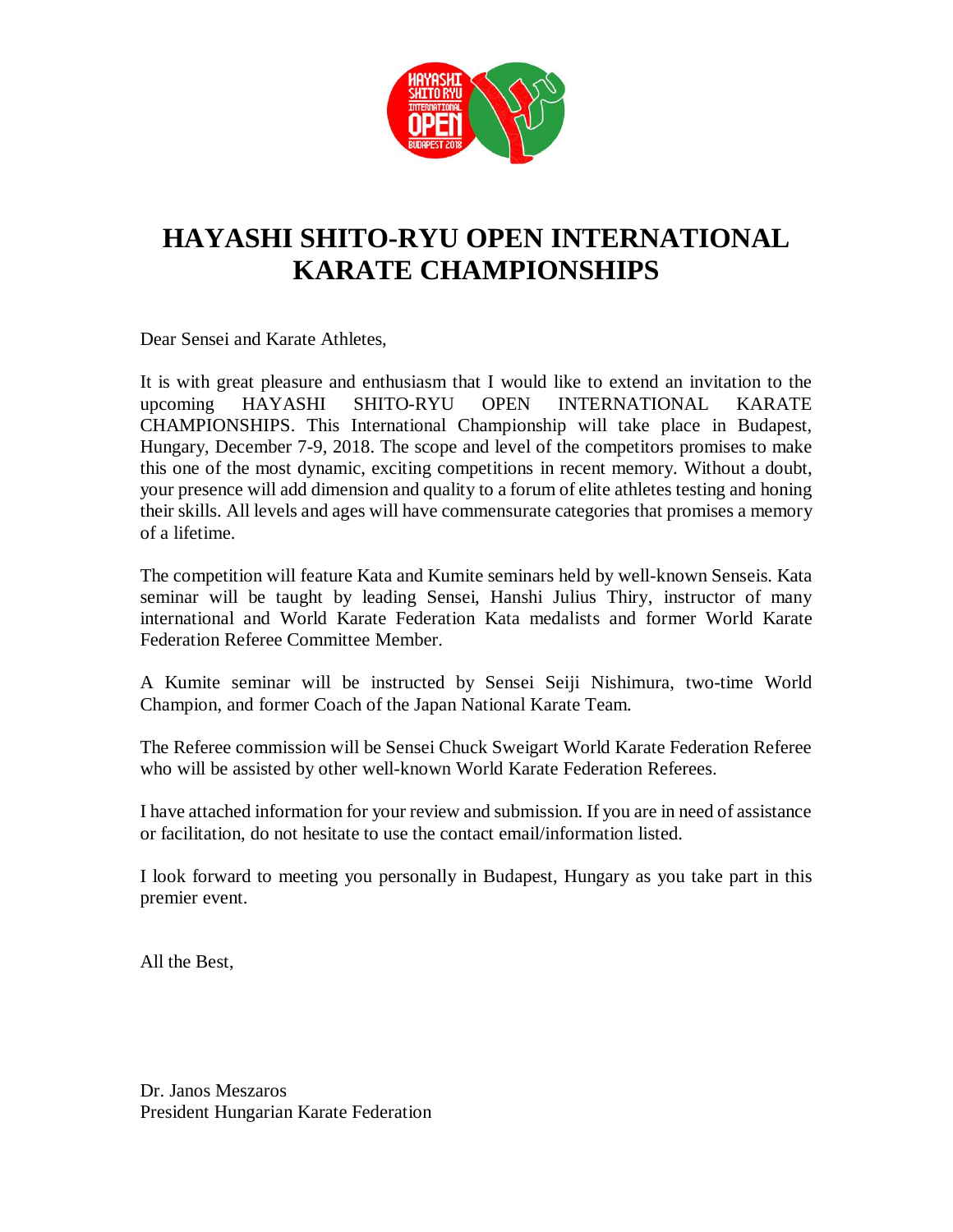

**VENUE Budapest – ICE CENTER (VASAS JÉGCENTRUM)** 1 Homoktövis Budapest 1046 Hungary

**DATES DECEMBER 7 – 9, 2018**

#### **HONORED OFFICIALS**

## **Hanshi Julius Thiry**

President of International Hayashi-ha Shito-Ryu Karate-Do Federation

#### **Dr. Janos Meszaros**

President of the Hungarian Karate Federation President of the Hungarian Sport Federation Member of the Hungarian Olympic Committee Member International Hayashi-ha Shito-Ryu Karate-do Federation Executive Committee

## **Shihan Gabor Kurdi**

President International Hayashi-ha Shito-Ryu Karate-Do Federation of Hungary

#### **Dr. Tunde Szabo**

Minister of State Secretary for Sport

## **Mr. Zsolt Wintermantel**

Mayor of Ujpest

#### **ORGANIZING COMMITTEE**

**Sensei Marton Falusi** Director of Championship Organizing Committee

#### **REFEREE COMMITTEE**

**Sensei Chuck Sweigart,** Referee Committee Chair WKF Karate Referee **Sensei Tamas Molnar,** WKF Karate Referee **Sensei Peter Turak,** WKF Karate Referee **Mr. Zoltan Orban,** WKF Karate Referee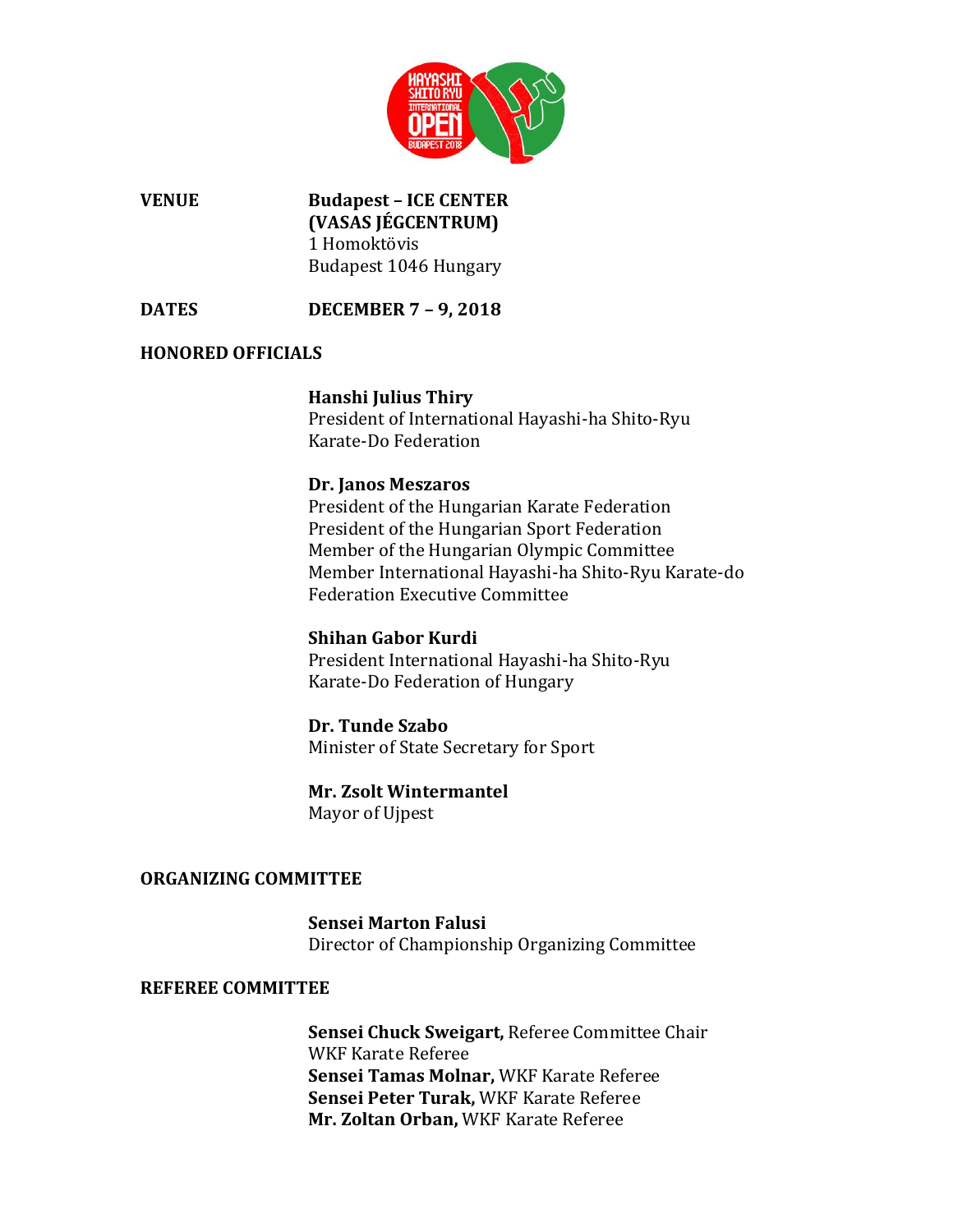

### **REGISTRATION**

December 8, 2018 from 8 AM Budapest – ICE CENTER (JÉGPALOTA – VASAS JÉGCENTRUM) 1 Homoktövis Budapest 1046 Hungary

**WEIGH-IN** Budapest – ICE CENTER (JÉGPALOTA – VASAS JÉGCENTRUM) 1 Homoktövis Budapest 1046 Hungary

> December 7, 2018 19.00-21.00

> December 8, 2018 08.00 – 14.00

## **COMPETITION DATE**

DECEMBER 8, 2018

## **Deadline**

**DECEMBER 1, 2018**

## **CONTACT INFORMATION**

[hayashi.openshitoryu@gmail.com](mailto:hayashi.openshitoryu@gmail.com)

**PROTEST** The protest must be submitted in writing to the Referee Committee Immediately following the bout with 100. Euro protest fee submitted to the Organizing Committee. Protest will not be accepted without the protest fee paid concurrent to the protest.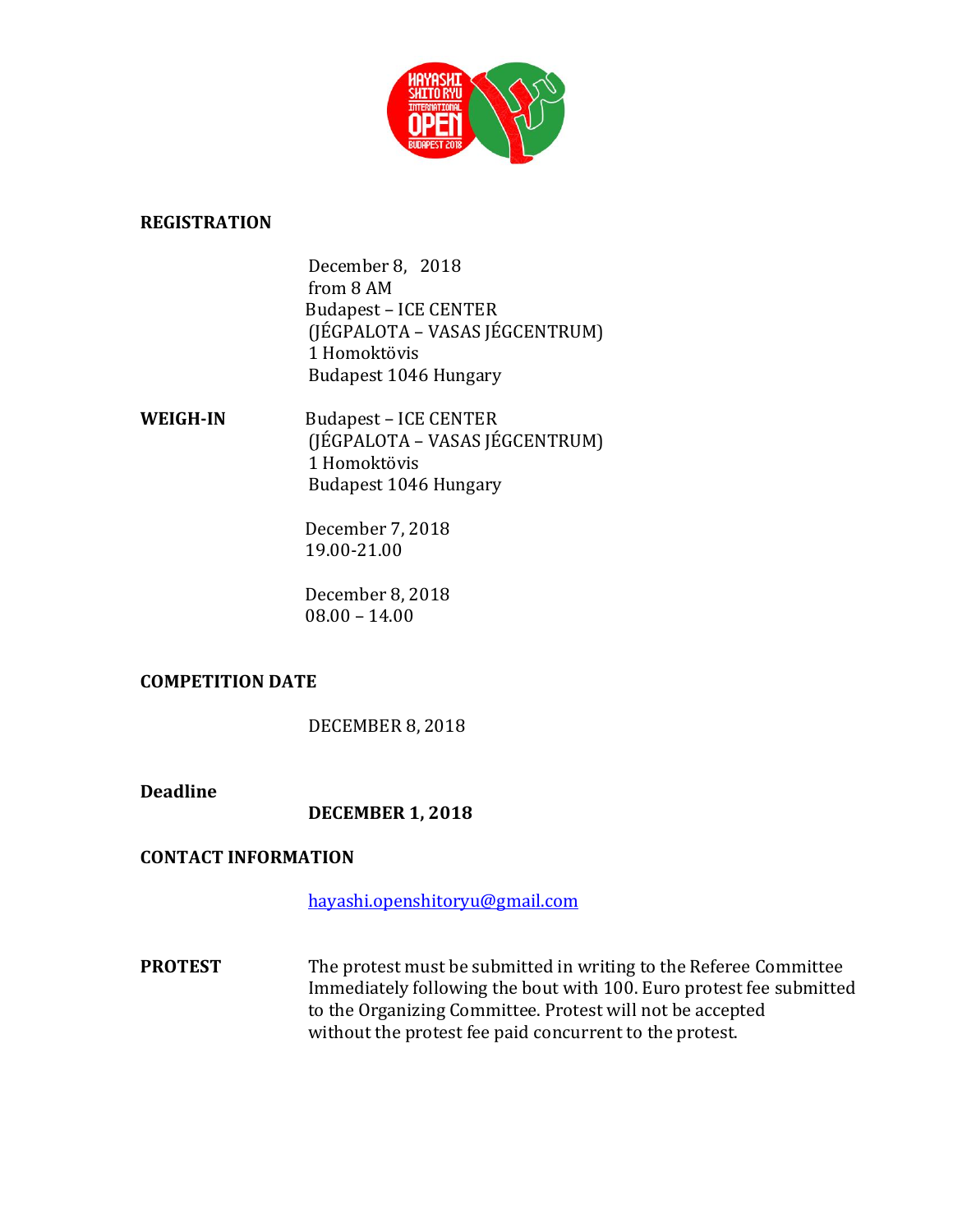

**TICKETS** The Organizing Committee will give 2 gratis tickets per every 12 Competitors entered in the tournament. Ticket price 5 EUR/day Entry for Children under 14 years old and competitors are free of charge.

#### **REFEREE MEETING**

Sensei Chuck Sweigart, WKF Referee and the Referee Commission.

December 7, 2018, 20:00 PM at **Aqua World Resort Budapest Íves út 16. 1044**

December 8, 2018 08.30 AM at Venue **Budapest – ICE CENTER (JÉGPALOTA – VASAS JÉGCENTRUM)** 1 Homoktövis Budapest 1046 Hungary

#### **KATA**

Full repechage Any Kata could be performed. In the medal rounds (final and bronze matches) competitors may choose to perform any kata.

#### **KUMITE**

Contact Rules: – 15 years and over 31, WKF cadet rules will be applied – 17 years WKF junior rules will be applied – 30 years WKF rules will be applied

#### **SYSTEM**

Full repechage

#### **BOUTS**

| $6 - 7 - 8 - 9$ years          | 60 sec            |
|--------------------------------|-------------------|
| $10 - 11$ years                | 90 sec            |
| 12 – 13 years, cadets, juniors | $120 \text{ sec}$ |
| Female 18-30 years, 30+ years  | $120 \text{ sec}$ |
| Male 18-35 years, 35+years     | $180 \text{ sec}$ |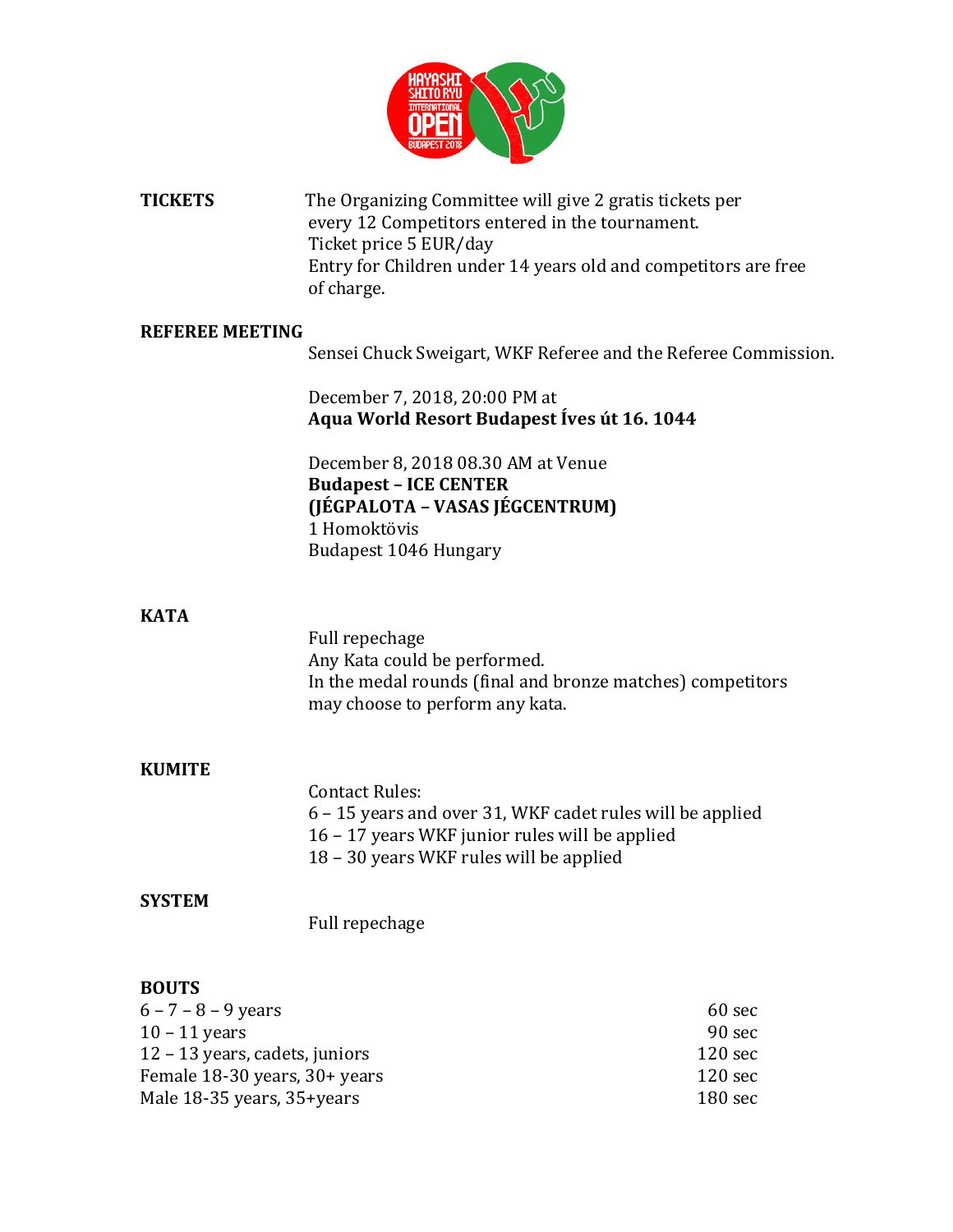

#### **PROTECTIVE EQUIPMENT:**

WKF rules will be applied, (red and blue mitts, shin and foot protectors, gumshield)

## **ENTRY FEES:**

Individual categories: HUF 7000 / EUR 23 / person / 1 category HUF 2500 / EUR 9 / person / any additional categories

Team categories: HUF 9000 / EUR 30 / team

## **CONTACT:** [hayashi.openshitoryu@gmail.com](mailto:hayashi.openshitoryu@gmail.com)

## **Márton FALUSI** Director of Championship Organizing Committee +36-20/926 8761 marton.falusi@gmail.com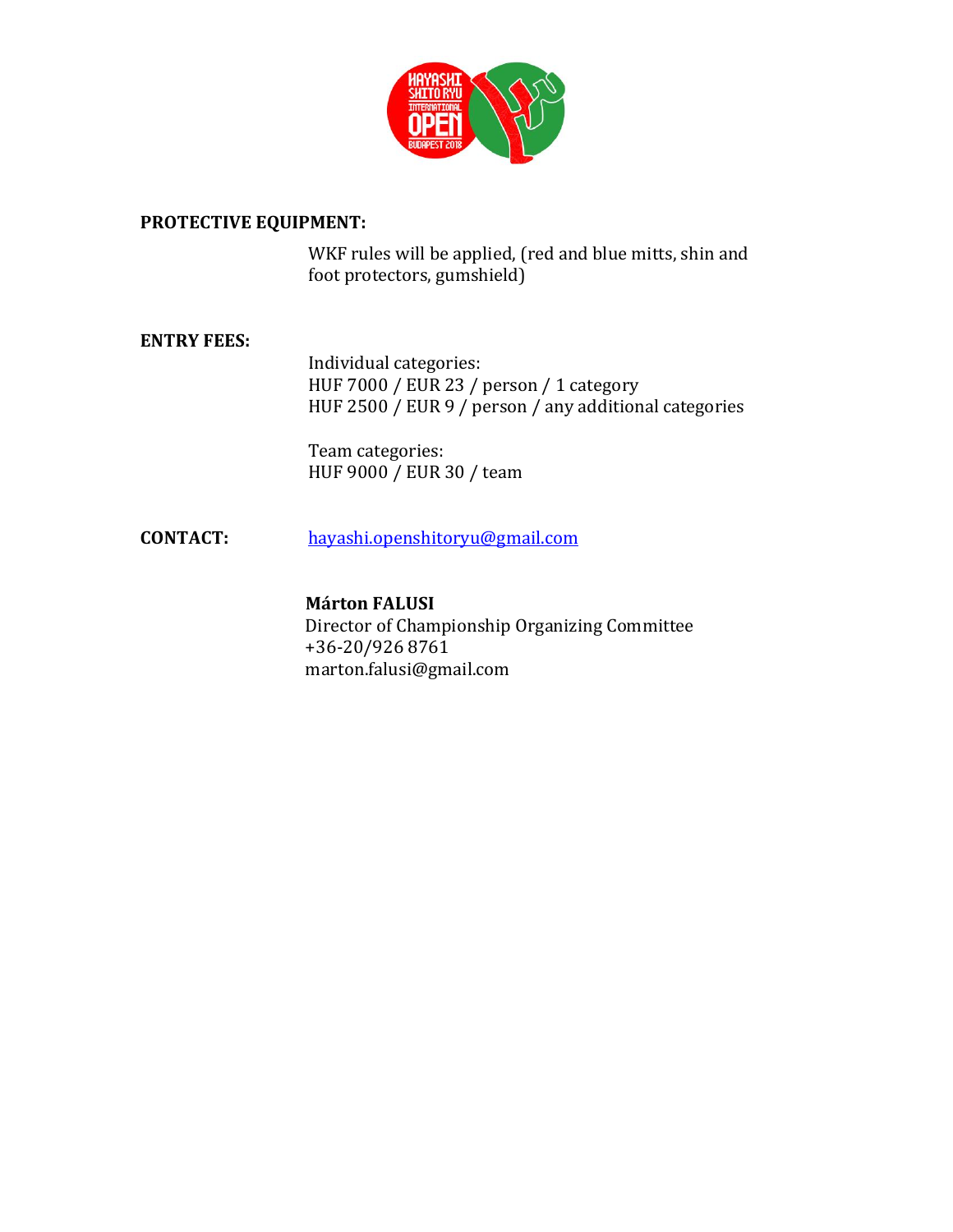

## **CATAGORIES:**

|                    |                            | <b>INDIVIDUAL KATA</b> |                     |                     |                                |                                  |                     |                         |  |
|--------------------|----------------------------|------------------------|---------------------|---------------------|--------------------------------|----------------------------------|---------------------|-------------------------|--|
| <b>MALE</b>        |                            | kyu                    | <b>FEMALE</b>       |                     |                                | <b>MALE</b>                      |                     | ky<br>u                 |  |
| $6 - 7$            | MKA67<br>B                 | $10-9$                 | MKA67<br>B          |                     | $6\phantom{1}$                 | <b>MKU67-</b><br>25B             | $-25$<br>kg         | $10-$                   |  |
| years              | MKA67                      | from<br>8              | MKA67               | 6-7 years           | $\overline{7}$<br>y            | <b>MKU67+2</b><br>5B             | $+25$<br>kg         | 9                       |  |
| $8 - 9$            | <b>MKA89</b><br>B          | $10-9$                 | <b>MKA89</b><br>B   |                     | e<br>a                         | <b>MKU67-25</b>                  | $-25$<br>kg         | fro<br>m                |  |
| years              | <b>MKA89</b>               | from<br>8              | <b>MKA89</b>        | 8-9 years           | r<br>S                         | <b>MKU67+2</b><br>5              | $+25$<br>kg         | 8                       |  |
|                    | MKA10<br>11B               | $10-9$                 | MKA10<br>11B        |                     | 8                              | <b>MKU89-</b><br>30 <sub>B</sub> | $-30$<br>kg         | $10-$                   |  |
| $10 - 11$<br>years | <b>MKA10</b><br>11N        | 8                      | MKA10<br><b>11N</b> | 10-11 years         | 9                              | <b>MKU89+3</b><br>0 <sub>B</sub> | $+30$<br>kg         | 9                       |  |
|                    | MKA10<br>11                | from<br>7              | MKA10<br>11         |                     | y<br>e                         | <b>MKU89-25</b>                  | $-25$<br>kg         | fro                     |  |
|                    | MKA12<br>13B               | $10-9$                 | MKA12<br>13B        | 12-13 years         | a<br>r                         | <b>MKU89-35</b>                  | $-35$<br>kg         | m<br>8                  |  |
| $12 - 13$<br>years | <b>MKA12</b><br><b>13N</b> | $8 - 7$                | MKA12<br><b>13N</b> |                     |                                | S                                | <b>MKU89+3</b><br>5 | $+35$<br>kg             |  |
|                    | MKA12<br>13                | from<br>6              | MKA12<br>13         |                     | $\mathbf{1}$<br>$\overline{0}$ | <b>MKU1011-</b><br>36B           | $-36$<br>kg         | $10-$                   |  |
|                    | MKA14<br>15B               | $10-9$                 | MKA14<br>15B        | 14-15 years         | $\mathbf{1}$                   | <b>MKU1011</b><br>$+36B$         | $+36$<br>kg         | 8                       |  |
| $14 - 15$<br>years | MKA14<br><b>15N</b>        | $8 - 7$                | MKA14<br><b>15N</b> |                     | $\mathbf{1}$<br>y              | <b>MKU1011-</b><br>32            | $-32$<br>kg         | fro                     |  |
|                    | MKA14<br>15                | from<br>6              | MKA14<br>15         |                     | e<br>a                         | <b>MKU1011-</b><br>42            | $-42$<br>kg         | m<br>$\overline{7}$     |  |
|                    | MKA16<br>17B               | $10-9$                 | MKA16<br>17B        |                     | r<br>S                         | <b>MKU1011</b><br>$+42$          | $+42$<br>kg         |                         |  |
| $16 - 17$<br>years | MKA16<br><b>17N</b>        | $8 - 7$                | MKA16<br><b>17N</b> | 16-17 years         | $\mathbf{1}$<br>$\overline{2}$ | <b>MKU1213-</b><br>45B           | $-45$<br>kg         | $10-$                   |  |
|                    | MKA16<br>17                | from<br>6              | MKA16<br>17         |                     | L,<br>$\mathbf{1}$             | <b>MKU1213</b><br>$+45B$         | $+45$<br>kg         | 8                       |  |
|                    | MKA18<br>B                 | $10-7$                 | MKA18<br>B          |                     | 3<br>y                         | <b>MKU1213-</b><br>40            | $-40$<br>kg         | fro                     |  |
| $18+$<br>years     | MKA18<br>N                 | $6 - 4$                | MKA18<br>N          | $18 + \text{years}$ | e<br>a                         | <b>MKU1213-</b><br>50            | $-50$<br>kg         | m<br>$\overline{7}$     |  |
|                    | MKA18<br><b>WKF</b>        | open<br><b>WKF</b>     | MKA18<br><b>WKF</b> |                     | r<br>s                         | <b>MKU1213</b><br>$+50$          | $+50$<br>kg         |                         |  |
|                    | MKA35<br>B                 | $10 - 7$               | MKA35<br>B          |                     | $\mathbf{1}$<br>$\overline{4}$ | <b>MKU1415</b><br>B              | open                | $10-$<br>$\overline{7}$ |  |
| $35+$<br>years     | MKA35<br>N                 | $6 - 4$                | MKA35<br>N          | 35+ years           | $\mathbf{1}$                   | <b>MKU1415-</b><br>47            | $-47$<br>kg         |                         |  |
|                    | <b>MKA35</b>               | Mast<br>er             | MKA35               |                     | 5<br>y                         | <b>MKU1415-</b><br>57            | $-57$<br>kg         | fro                     |  |

| <b>KUMITE TEAM</b>                                                                                  | 6                |
|-----------------------------------------------------------------------------------------------------|------------------|
| 3 competitors from 3 different age category will fight<br>in order from younger to older (3 fights) | 7<br>V<br>e<br>a |
| Female 8-9y, 10-11y, 12-13y<br>FKUTEAMU14                                                           |                  |

| <b>INDIVIDUAL KATA</b>                                                                              |                          |                        | <b>INDIVIDUAL KUMITE</b>         |                                            |                                               |                                             |                      |                                            |                      |                                         |               |
|-----------------------------------------------------------------------------------------------------|--------------------------|------------------------|----------------------------------|--------------------------------------------|-----------------------------------------------|---------------------------------------------|----------------------|--------------------------------------------|----------------------|-----------------------------------------|---------------|
|                                                                                                     | <b>MALE</b>              | kyu                    | <b>FEMALE</b>                    |                                            |                                               | <b>MALE</b>                                 |                      | ky<br>u                                    |                      |                                         | <b>FEMALE</b> |
| $6-7$                                                                                               | MKA67<br>B               | $10-9$                 | MKA67<br>B                       | 6-7 years                                  | $6\phantom{1}$                                | MKU67-<br>25B<br><b>MKU67+2</b>             | $-25$<br>kg<br>$+25$ | $10-$<br>9                                 | $-25$<br>kg<br>$+25$ | <b>FKU67-</b><br>25B<br><b>FKU67+25</b> |               |
| years                                                                                               | MKA67                    | from<br>8              | MKA67                            |                                            | $\overline{7}$<br>y                           | 5B                                          | kg                   |                                            | kg                   | B                                       | 6-7 years     |
| $8-9$<br>years                                                                                      | MKA89<br>B               | $10-9$<br>from         | <b>MKA89</b><br>B                | 8-9 years                                  | e<br>a<br>$\mathsf{r}$                        | <b>MKU67-25</b><br><b>MKU67+2</b>           | $-25$<br>kg<br>$+25$ | fro<br>m                                   | $-25$<br>kg<br>$+25$ | <b>FKU67-25</b>                         |               |
|                                                                                                     | <b>MKA89</b><br>MKA10    | 8                      | <b>MKA89</b><br>MKA10            |                                            | $\mathbb S$                                   | 5<br><b>MKU89-</b>                          | kg<br>$-30$          | 8                                          | kg<br>$-28$          | <b>FKU67+25</b><br><b>FKU89-</b>        |               |
| $10 - 11$                                                                                           | 11B<br>MKA10             | $10-9$<br>8            | 11B<br>MKA10                     | 10-11 years                                | $\boldsymbol{8}$                              | 30B<br><b>MKU89+3</b>                       | kg<br>$+30$          | $10 -$<br>9                                | kg<br>$+28$          | 28B<br><b>FKU89+28</b>                  |               |
| years                                                                                               | 11N<br>MKA10<br>11       | from<br>7              | 11N<br>MKA10<br>11               |                                            | 9<br>y<br>e                                   | 0B<br><b>MKU89-25</b>                       | kg<br>$-25$<br>kg    |                                            | kg<br>$-27$<br>kg    | B<br><b>FKU89-27</b>                    | 8-9 years     |
|                                                                                                     | MKA12<br>13B             | $10-9$                 | MKA12<br>13B                     |                                            | a<br>$\mathsf{r}$                             | <b>MKU89-35</b>                             | $-35$<br>kg          | fro<br>m<br>8                              | $-37$<br>kg          | <b>FKU89-37</b>                         |               |
| $12 - 13$<br>years                                                                                  | MKA12<br><b>13N</b>      | $8 - 7$                | MKA12<br><b>13N</b>              | 12-13 years                                | $\mathbb S$                                   | <b>MKU89+3</b><br>5                         | $+35$<br>kg          |                                            | $+37$<br>kg          | FKU89+37                                |               |
|                                                                                                     | MKA12<br>13<br>MKA14     | from<br>6              | MKA12<br>13<br>MKA14             |                                            | $\mathbf{1}$<br>$\mathbf{0}$                  | <b>MKU1011-</b><br>36B<br><b>MKU1011</b>    | $-36$<br>kg<br>$+36$ | $10 -$<br>8                                | $-36$<br>kg<br>$+36$ | FKU1011-<br>36B<br>FKU1011+             |               |
| $14 - 15$                                                                                           | 15B<br>MKA14             | $10-9$<br>$8 - 7$      | 15B<br>MKA14                     | 14-15 years                                | $\mathbf{1}$<br>$\mathbf{1}$                  | $+36B$<br><b>MKU1011-</b>                   | kg<br>$-32$          |                                            | kg<br>$-35$          | 36B<br><b>FKU1011-</b>                  |               |
| years                                                                                               | <b>15N</b><br>MKA14      | from                   | <b>15N</b><br>MKA14              |                                            | y<br>e                                        | 32<br>MKU1011-                              | kg<br>$-42$          | fro<br>m                                   | kg<br>$-45$          | 35<br><b>FKU1011-</b>                   | 10-11 years   |
|                                                                                                     | 15<br>MKA16<br>17B       | 6<br>$10-9$            | 15<br>MKA16<br>17B               |                                            | a<br>$\mathsf{r}$<br>$\mathsf{s}$             | 42<br><b>MKU1011</b><br>$+42$               | kg<br>$+42$<br>kg    | $\overline{7}$                             | kg<br>$+45$<br>kg    | 45<br>FKU1011+<br>45                    |               |
| $16-17$<br>years                                                                                    | MKA16<br>17N             | $8 - 7$                | MKA16<br><b>17N</b>              | 16-17 years                                | $\mathbf{1}$<br>$\overline{c}$                | <b>MKU1213-</b><br>45B                      | $-45$<br>kg          | $10-$                                      | $-45$<br>kg          | <b>FKU1213-</b><br>45B                  |               |
|                                                                                                     | MKA16<br>17<br>MKA18     | from<br>6              | MKA16<br>17<br>MKA18             |                                            | $\mathbf{1}$<br>3                             | <b>MKU1213</b><br>$+45B$<br><b>MKU1213-</b> | $+45$<br>kg<br>$-40$ | 8                                          | $+45$<br>kg<br>$-38$ | FKU1213+<br>45B<br><b>FKU1213-</b>      |               |
| $18 +$                                                                                              | B<br>MKA18               | $10 - 7$               | B<br>MKA18                       |                                            | y<br>e                                        | 40<br>MKU1213-                              | kg<br>$-50$          | fro                                        | kg<br>$-48$          | 38<br><b>FKU1213-</b>                   | 12-13 years   |
| years                                                                                               | Ν<br>MKA18               | $6 - 4$<br>open        | N<br>MKA18                       | 18+ years                                  | $\mathsf a$<br>$\mathsf{r}$                   | 50<br><b>MKU1213</b>                        | kg<br>$+50$          | m<br>$\overline{7}$                        | kg<br>$+48$          | 48<br>FKU1213+                          |               |
|                                                                                                     | <b>WKF</b><br>MKA35<br>B | <b>WKF</b><br>$10 - 7$ | <b>WKF</b><br>MKA35<br>В         |                                            | $\mathbb S$<br>$\mathbf{1}$<br>$\overline{4}$ | $+50$<br><b>MKU1415</b><br>B                | kg<br>open           | $10-$<br>$\overline{7}$                    | kg<br>open           | 48<br><b>FKU1415</b><br>B               |               |
| $35+$<br>years                                                                                      | MKA35<br>Ν               | $6 - 4$                | MKA35<br>N                       | $35+$ years                                | $\mathbf{1}$                                  | <b>MKU1415-</b><br>47                       | $-47$<br>kg          |                                            | $-42$<br>kg          | <b>FKU1415-</b><br>42                   |               |
|                                                                                                     | MKA35                    | Mast<br>er             | MKA35                            |                                            | 5<br>y                                        | <b>MKU1415-</b><br>57                       | $-57$<br>kg          | fro<br>m                                   | $-52$<br>kg          | <b>FKU1415-</b><br>52                   | 14-15 years   |
|                                                                                                     |                          |                        |                                  |                                            | e<br>a<br>$\mathbb S$                         | <b>MKU1415</b><br>$+57$                     | $+57$<br>kg          | 6                                          | +52<br>kg            | FKU1415+<br>52                          |               |
| <b>KUMITE TEAM</b>                                                                                  |                          |                        | $\mathbf{1}$<br>6                | <b>MKU161</b><br>7B                        | ope<br>n                                      | 10<br>$-7$                                  | ope<br>n             | <b>FKU161</b><br>7B                        |                      |                                         |               |
| 3 competitors from 3 different age category will fight<br>in order from younger to older (3 fights) |                          |                        | $\mathbf{1}$<br>$\overline{7}$   | <b>MKU161</b><br>$7 - 58$<br><b>MKU161</b> | $-58$<br><u>kg</u><br>$-68$                   | fro                                         | $-48$<br>kg<br>$-58$ | <b>FKU161</b><br>$7 - 48$<br><b>FKU161</b> | 16-17 years          |                                         |               |
|                                                                                                     |                          |                        | y<br>e<br>a<br>r<br>$\mathbf{s}$ | $7 - 68$<br><b>MKU161</b><br>$7 + 68$      | kg<br>$+68$<br>kg                             | m<br>6                                      | kg<br>$+58$<br>kg    | $7 - 58$<br><b>FKU161</b><br>$7 + 58$      |                      |                                         |               |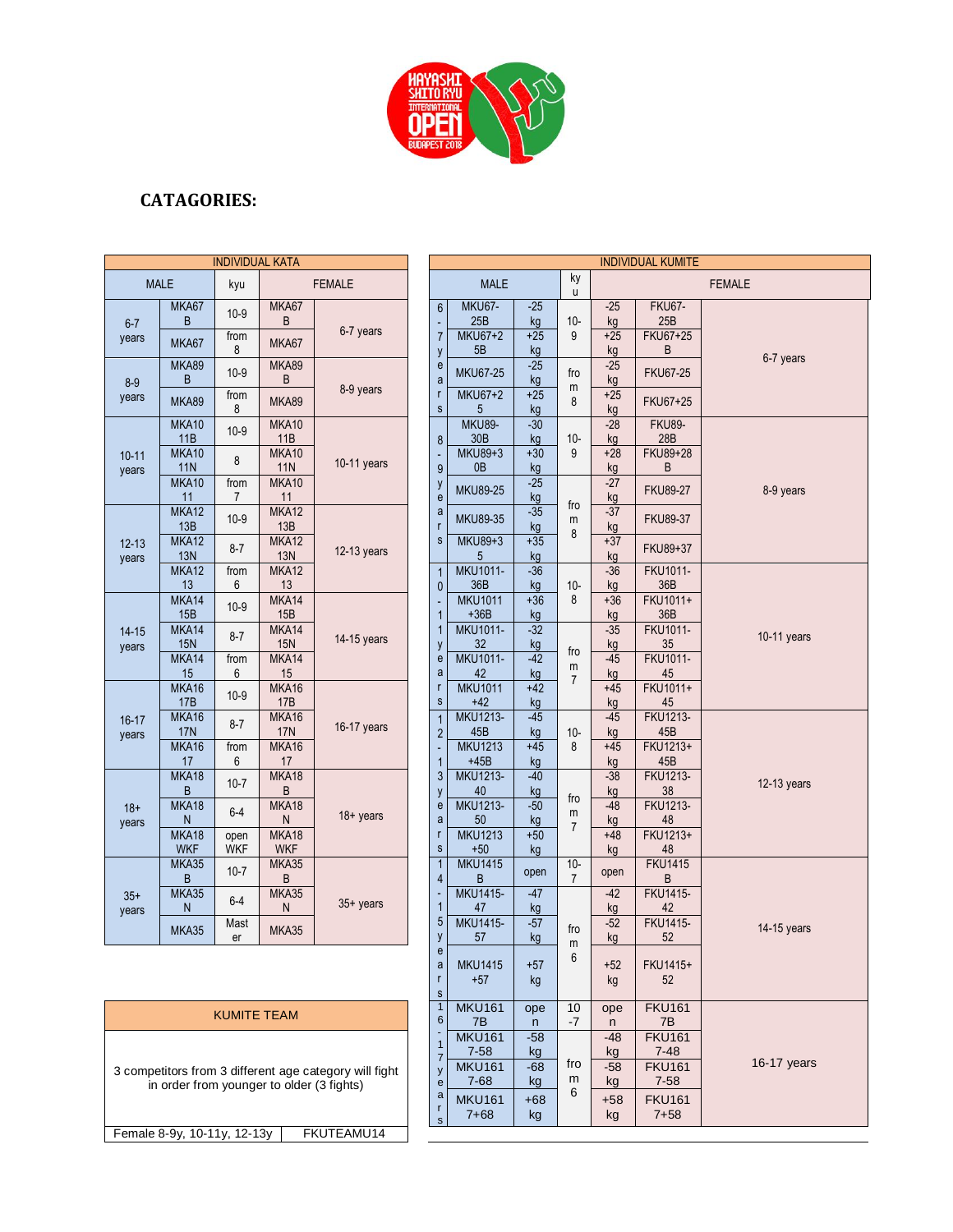

| Female 14-15y, 16-17y, 18+ | FKUTEAM+14 |                              | <b>MKU18-</b><br>70 <sub>B</sub>                                     | $-70$<br>kg | 10       | $-58$<br>kg | <b>FKU18-</b><br>58B                         |                     |
|----------------------------|------------|------------------------------|----------------------------------------------------------------------|-------------|----------|-------------|----------------------------------------------|---------------------|
| Male 8-9y, 10-11y, 12-13y  | MKUTEAMU14 | $\overline{1}$<br>8          | <b>MKU18+</b><br>70 <sub>B</sub>                                     | $+70$<br>kg | $-7$     | $+58$<br>kg | <b>FKU18+</b><br>58B                         |                     |
| Male 14-15y, 16-17y, 18+   | MKUTEAM+14 | $\ddot{}$<br>y               | <b>MKU18-</b><br>65                                                  | $-65$<br>kg |          | $-50$<br>kg | <b>FKU18-</b><br>50                          |                     |
|                            |            | e<br>a                       | <b>MKU18-</b><br>75                                                  | $-75$<br>kg | fro<br>m | $-60$<br>kg | <b>FKU18-</b><br>60                          | $18 + \text{years}$ |
| <b>KATA TEAM</b>           |            | -r<br><sub>S</sub>           | <b>MKU18+</b><br>75                                                  | $+75$<br>kg | 6        | $+60$<br>kg | <b>FKU18+</b><br>60                          |                     |
| Female -13y                | FKATEAMU13 |                              | MKU18<br><b>OPEN</b>                                                 | ope<br>n.   |          | ope<br>n    | <b>FKU18O</b><br><b>PEN</b>                  |                     |
| Female 13-15y              | FKATEAMU16 |                              |                                                                      |             |          |             |                                              |                     |
| Female 16+ years           | FKATEAM+16 |                              | <b>MKU35-</b><br>80 <sub>B</sub><br><b>MKU45-</b><br>80 <sub>B</sub> | $-80$<br>kg | 10       | $-58$<br>kg | <b>FKU35-</b><br>58B<br>FKU45<br>58B         |                     |
| Male -13y                  | MKATEAMU13 | 3<br>5<br>$\ddot{}$<br>y     | <b>MKU35+</b><br>80 <sub>B</sub><br><b>MKU45+</b><br>80 <sub>B</sub> | $+80$<br>kg | $-7$     | $+58$<br>kg | <b>FKU35+</b><br>58B<br><b>FKU45+</b><br>58B | $35 + years$        |
| Male 13-15 y               | MKATEAMU16 | e<br>a<br>-r<br><sub>S</sub> | <b>MKU35-</b><br>80<br><b>MKU45-</b><br>80                           | $-80$<br>kg | fro      | $-58$<br>kg | <b>FKU35-</b><br>58<br><b>FKU45-</b><br>58   | 45+ similar         |
| Male 16+ years             | MKATEAM+16 |                              | <b>MKU35+</b><br>80<br><b>MKU45+</b><br>80                           | $+80$<br>kg | m<br>6   | $+58$<br>kg | <b>FKU35+</b><br>58<br><b>FKU45+</b><br>58   |                     |

- B beginner category N novis category
- M male category F female category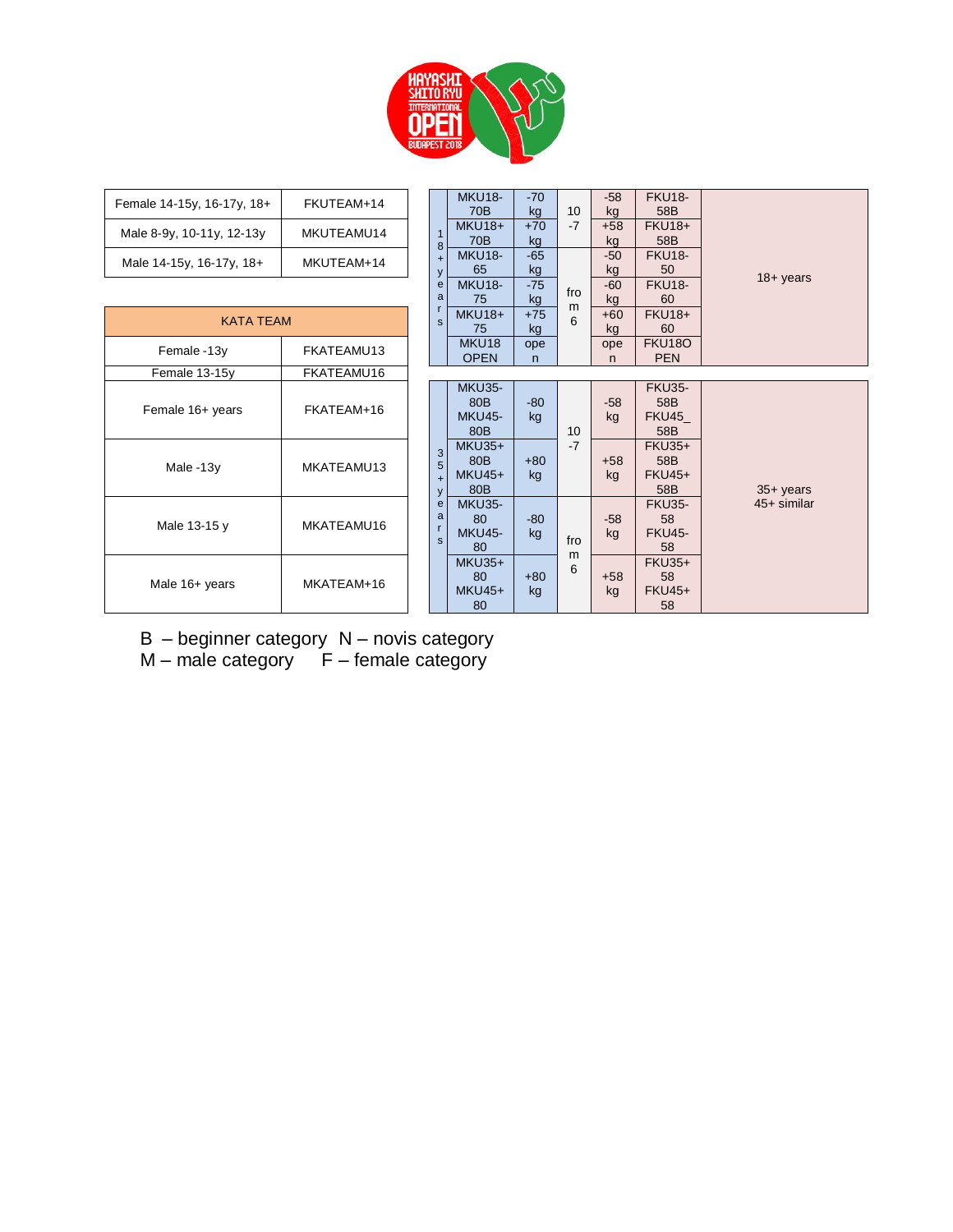

## **SEMINARS**

## **Seminar Venue 13 Megyeri út, Budapest 1044,** (JUDO DOJO)

## **SEMINAR SCHEDULE**

| <b>DATE</b>                      | <b>TIME</b>     | <b>GROUP A"</b>                    | <b>GROUP B"</b>                                |
|----------------------------------|-----------------|------------------------------------|------------------------------------------------|
| December 7 <sup>th</sup> .       | $15:00 - 16:30$ | Under Green Belts<br><b>KATA</b>   | Brown & Black<br><b>Belts</b><br><b>KUMITE</b> |
|                                  | $16:45 - 18:15$ | Under Green Belts<br><b>KUMITE</b> | Brown & Black<br><b>Belts</b><br><b>KATA</b>   |
| December 9th.                    | $15:00 - 16:30$ | Under Green Belts<br><b>KATA</b>   | Brown & Black<br><b>Belts</b><br><b>KUMITE</b> |
|                                  | $16:45 - 18:15$ | Under Green Belts<br><b>KUMITE</b> | Brown & Black<br><b>Belts</b><br><b>KATA</b>   |
| Dan Examination<br>December 9th. | $10:00$ a.m.    |                                    |                                                |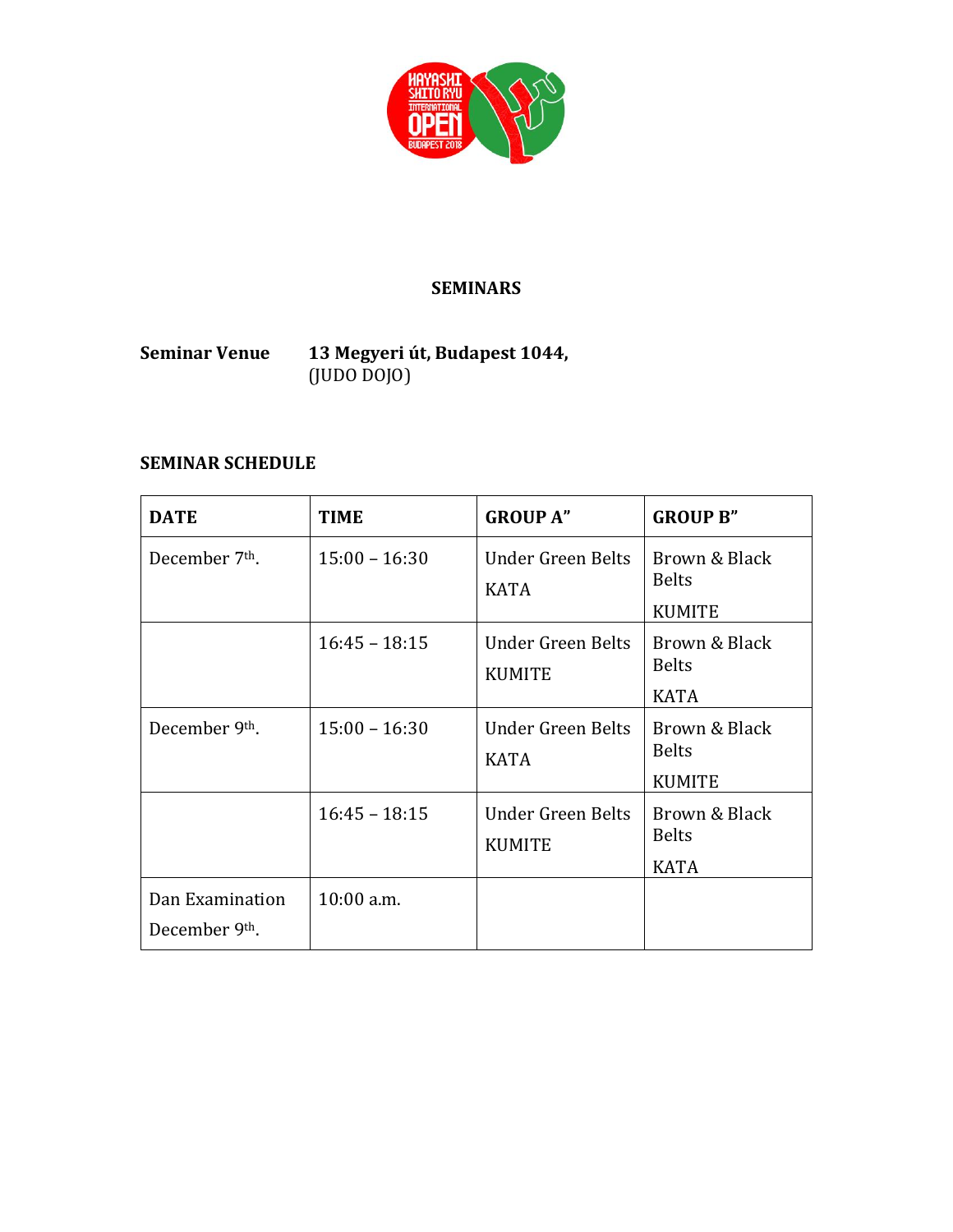



#### **KATA Hanshi Julius Thiry**

Instructor of many International and World Karate Kata Medalists Former World Karate Federation Referee Committee Member

#### **Shihan Katherine Jones Thiry**

Many time International and World Championships Medalist Instructor of many International and World Karate Kata Medalists National Team Coach, Technical Committee USOC Athlete and Coach of the Year

#### **Sensei Junko Arai**

Many time International Champion and Medal Winner in WKF Competition and World Games

**KUMITE Shihan Seiji Nishimura** Two time World Champion and Former Coach of the Japan National Karate Team

| <b>SEMINAR FEE</b> | HUF 15 000 / EUR 50 / 1 day  |
|--------------------|------------------------------|
|                    | HUF 22 500 / EUR 75 / 2 days |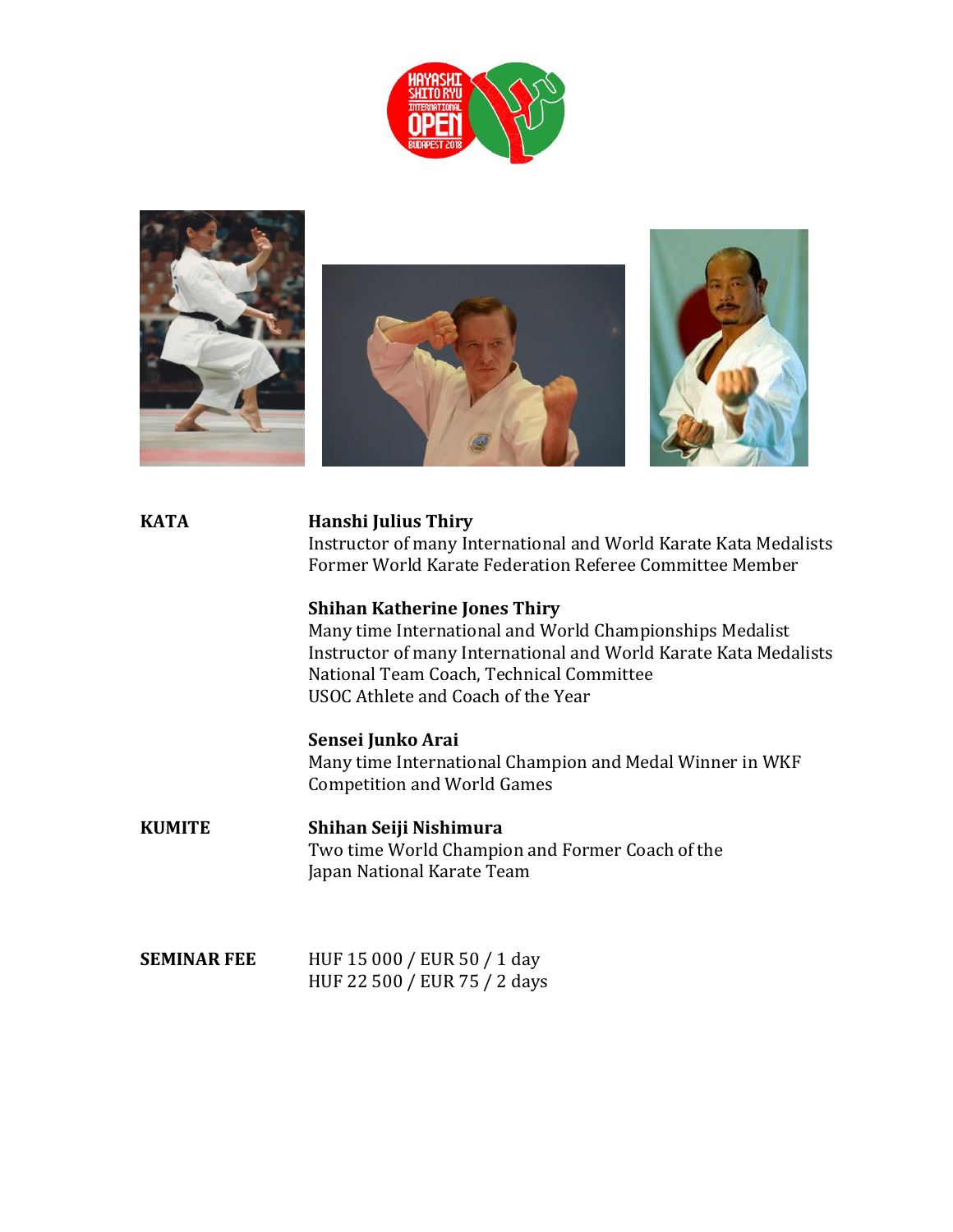

## **OFFICIAL HOTELS**

**INTERCONTINENTAL HOTEL \*\*\*\*\*** In the heart of Budapest, on the beautiful Danube River Apaczai Csere J. u 12-14 1052 Budapest, Hungary





## HOTEL RATE: Single Room 120 EUR Double Room 140 EUR All taxes and Breakfast included

Make Reservations directly through Reservation Passkey: <https://book.passkey.com/go/ShitoRyuFederation>

Reservation deadline is: November 1, 2018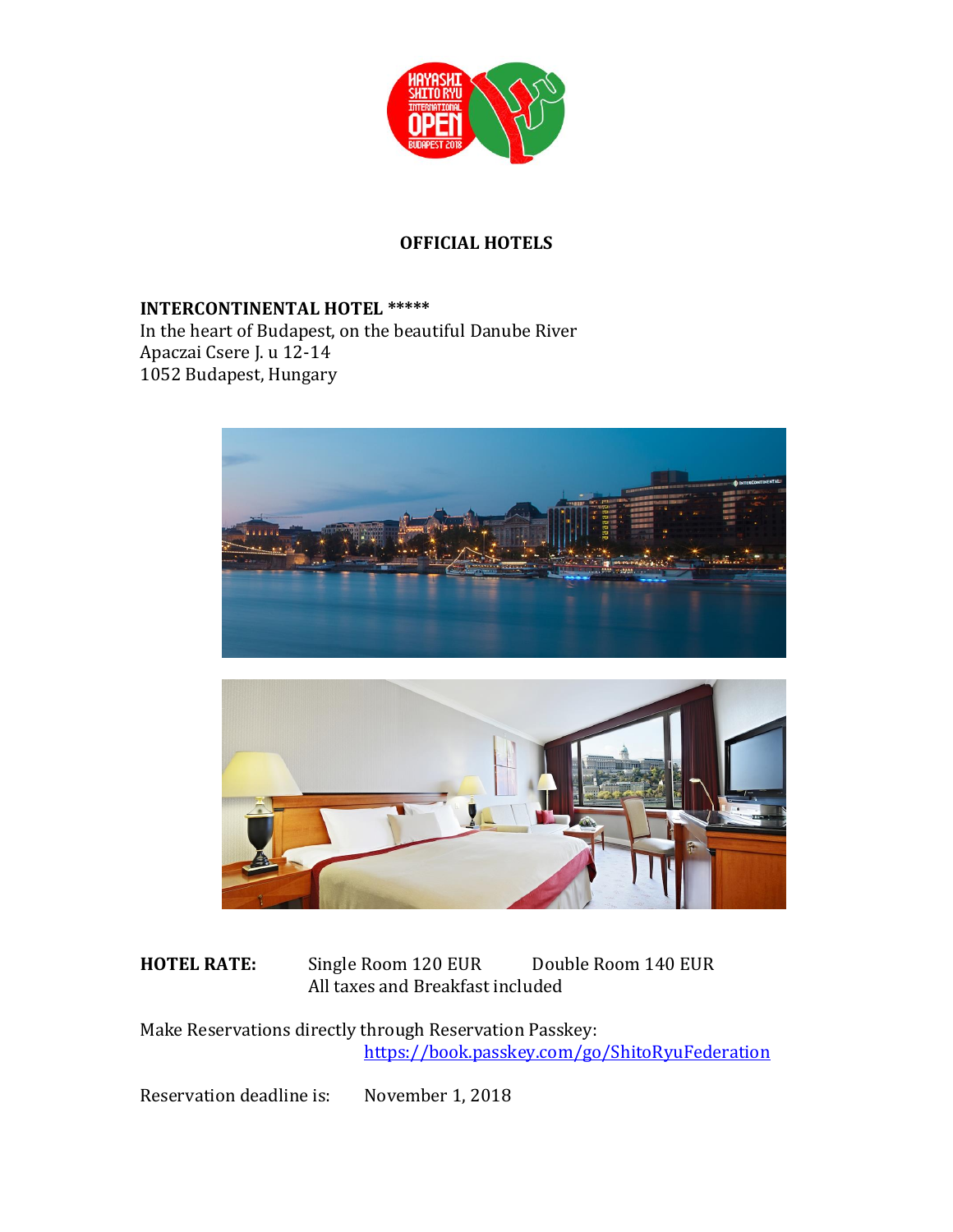

## **HEADQUARTER**

## **AQUAWORLD RESORT BUDAPEST HOTEL \*\*\*\***

## **Íves út 16 1044 Budapest, Hungary**

The Aquaworld Resort Budapest is close to the M0 motorway ring and offers a free shuttle service to the centre and free Wi-Fi in the entire building.

The Aquaworld, one of the biggest indoor water theme parks in Europe, is directly accessible from the hotel for surcharge, and gourmet cuisine is served in the Aquaworld Resort's several restaurants.



The separate entertainment centre connected to the hotel boasts a film room, a large-size plasma TV, a DVD player, a card games room, a billiard and gaming room, and a cosy cigar room. The youngest guests can enjoy the carefully designed kid's house under adult supervision.

Aquaworld Resort Budapest offers a free shuttle service to and from Heroes' Square. The free shuttle bus departs from Heroes' Square, in front of the Art Gallery.

## **HOTEL RATE:** Single Room 90 EUR Double Room 138 EUR All taxes and Breakfast included

Make Reservations directly through Reservation Passkey: KARATE

Reservation deadline is 31 of July on these prices.

Second deadline is 31 of August with approx. +20% prices.

After the deadline we could not guarantee the price and the available place but we can help to find accommodation during the championships.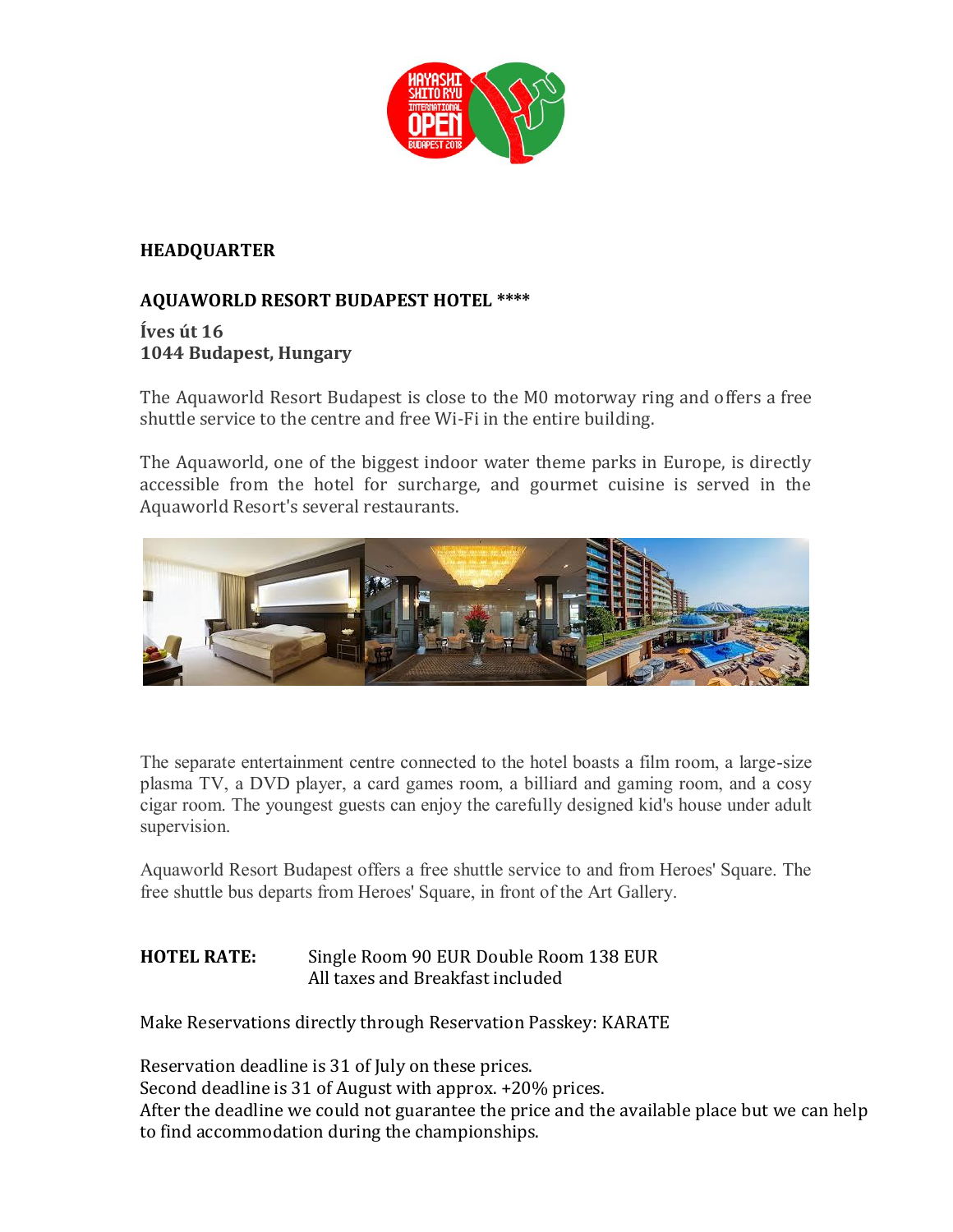

**DANUBIUS HOTEL ARENA\*\*\*\***  1-3 Ifjúság útja 1148 Budapest, Hungary



The hotel is close to the Stadionok metro station so every point of the city can be reached within a few minutes. There are parking facilities in front of the hotel both for cars and buses. You can choose from numerous recently refurbished rooms, make use of impressive fitness and conference facilities and plunge into the on-site pool.

Guests can enjoy free coffee and a croissant in the morning. The newly renovated Oregano restaurant offers you delicious Hungarian and international cuisine. Helpful and friendly staff is always ready to provide you any information you may need.

**HOTEL RATE:** Single Room 62 EUR Double Room 72 EUR All taxes and Breakfast included

Make Reservations directly through Reservation Passkey: KARATE

Reservation deadline is 31 of July on these prices. Second deadline is 31 of August with approx. +20% prices. After the deadline we could not guarantee the price and the available place but we can help to find accommodation during the championships.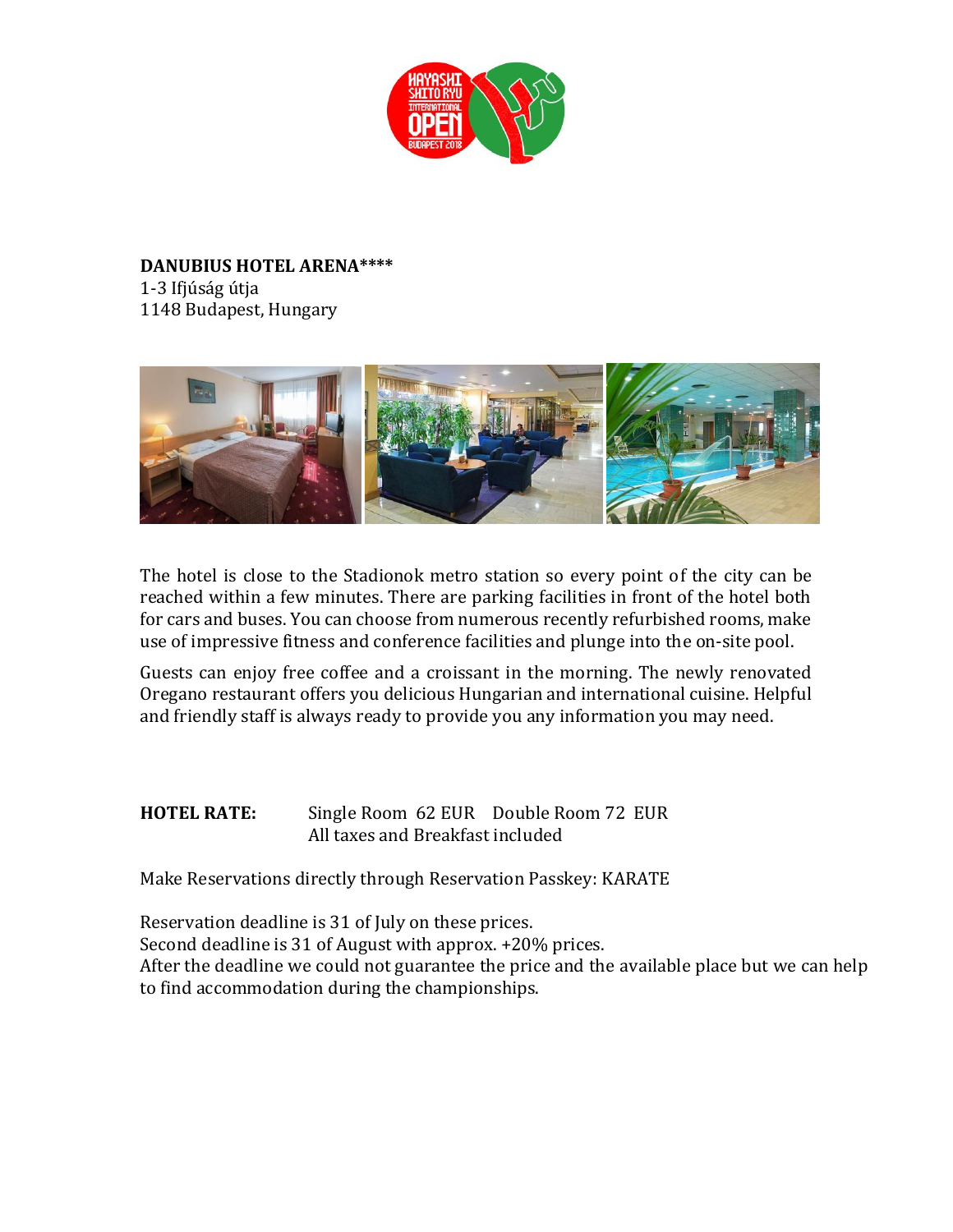

**PÓLUS HOTEL \*\*\*\*** Szentmihályi út 131. 1152 Budapest, Hungary

The hotel is located 300 metres from highway M3, being one of the main arteries of the capital and of Hungary. You can enriched at the Széchenyi-baths, Amusement park, the Zoo and the Hero's Square all located in the city park area about 15 minutes away from the hotel.



A great place to start a sightseeing tour.

The hotel has its own parking area for cars and can provide enough places for buses as well.

There is a non-stop reception service in the Hotel, where the staff, speaking several foreign languages, are pleased to help our guests in any needs or wishes. Hotel Pólus is situtated directly next to Pólus Shopping Centre. Facilities provide a wide range of retail shops, amusement as well as sports and dining facilities. In the shopping center there is a skating rink, multiplex cinema, fitness hall and gamingroom along with a 24 hour Tesco hypermarket.

**HOTEL RATE:** Double Room 40 EUR All taxes and Breakfast included

Make Reservations directly through Reservation Passkey: KARATE

Reservation deadline is 31 of July on these prices.

Second deadline is 31 of August with approx. +20% prices.

After the deadline we could not guarantee the price and the available place but we can help to find accommodation during the championships.